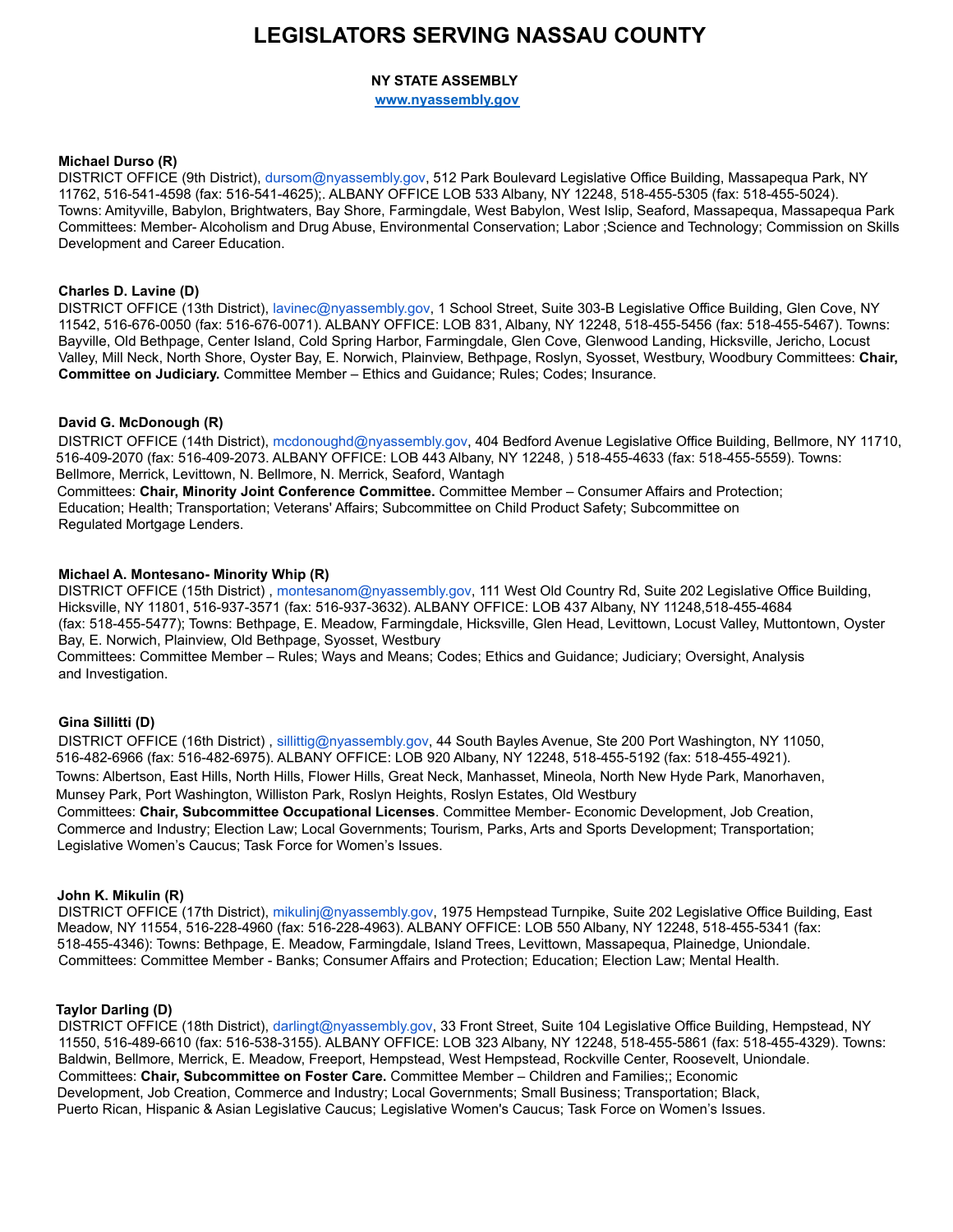#### **NYS ASSEMBLY (cont'd)**

#### **Edward P. Ra (R)**

DISTRICT OFFICE (19th District), rae@nyassembly.gov, 825 East Gate Boulevard, Suite 207 Legislative Office Building, Room 546 Garden City, NY 11530,516-535-4095 (fax: 516-535-4097). ALBANY OFFICE: CAP 444 Albany, NY 12248, 518-455-4627 (fax: 518-455-4643). Towns: Albertson, Brookville, Carle Place, Floral Park, Franklin Square, Garden City, Glen Head, Greenvale, Hempstead, Mineola, N. New Hyde Park, Old Westbury, Williston Park, Westbury, W. Hempstead. Committees: Committee Member – Rules; **Ranking Member-Ways and Means.**

#### *Position Vacant*

DISTRICT OFFICE (20th District),, ALBANY OFFICE: LOB 439 Albany, NY 12248, 518-455-3028 (fax: 518-455-5769. Towns: Cedarhurst, Atlantic Beach, E. Rockaway, East Hewlett, Inwood, Island Park, Lawrence, Lido Beach, Long Beach, Oceanside, Point Lookout, Woodmere.

#### **Judy Griffin (D)**

DISTRICT OFFICE (21st District), griffinj@nyassembly.gov, 74 N. Village Ave., RVC, NY 11570,516-561-8216 (fax: 516-561-8223). ALBANY OFFICE: LOB 452 Albany, NY 12248, 518-455-4656 (fax: 518-455-4337). Towns: Baldwin, E. Rockaway, Freeport, South Hempstead, Hewlett, Woodmere, Lynbrook, Malverne, Oceanside, Rockville Centre, Franklin Square, West Hempstead. Committees: **Chair, Commission on Toxic Substances and Hazardous Waste**s. Committee Member – Alcoholism and Drug Abuse; Economic Development, Job Creation, Commerce and Industry; Environmental Conservation; Governmental Employees; Higher Education; Legislative Women's Caucus; Task Force on Women's Issues.

#### **Michaelle C. Solages - Deputy Majority Leader (D)**

DISTRICT OFFICE (22nd District) ,solagesm@nyassembly.gov, 1690 Central Court Legislative Office Building, Valley Stream, NY 11580, 516-599-2972 (fax: 516-599-3768). ALBANY OFFICE: LOB 619 Albany, NY 12248, 518-455-4465 (fax: 518-455-5560). Towns: Bellerose Terrace, Elmont, Floral Park, Franklin Square, North Woodmere, Stewart Manor, Valley Stream

Committees: **Chair, Task Force on Food, Farm & Nutrition Policy**. Committee Member – Health; Libraries and Education Technology; Racing and Wagering; Social Services; Asian Pacific American Task Force; Black, Puerto Rican, Hispanic & Asian Legislative Caucus; Puerto Rican/Hispanic Task Force; Task Force on Women's Issues; Legislative Women's Caucus.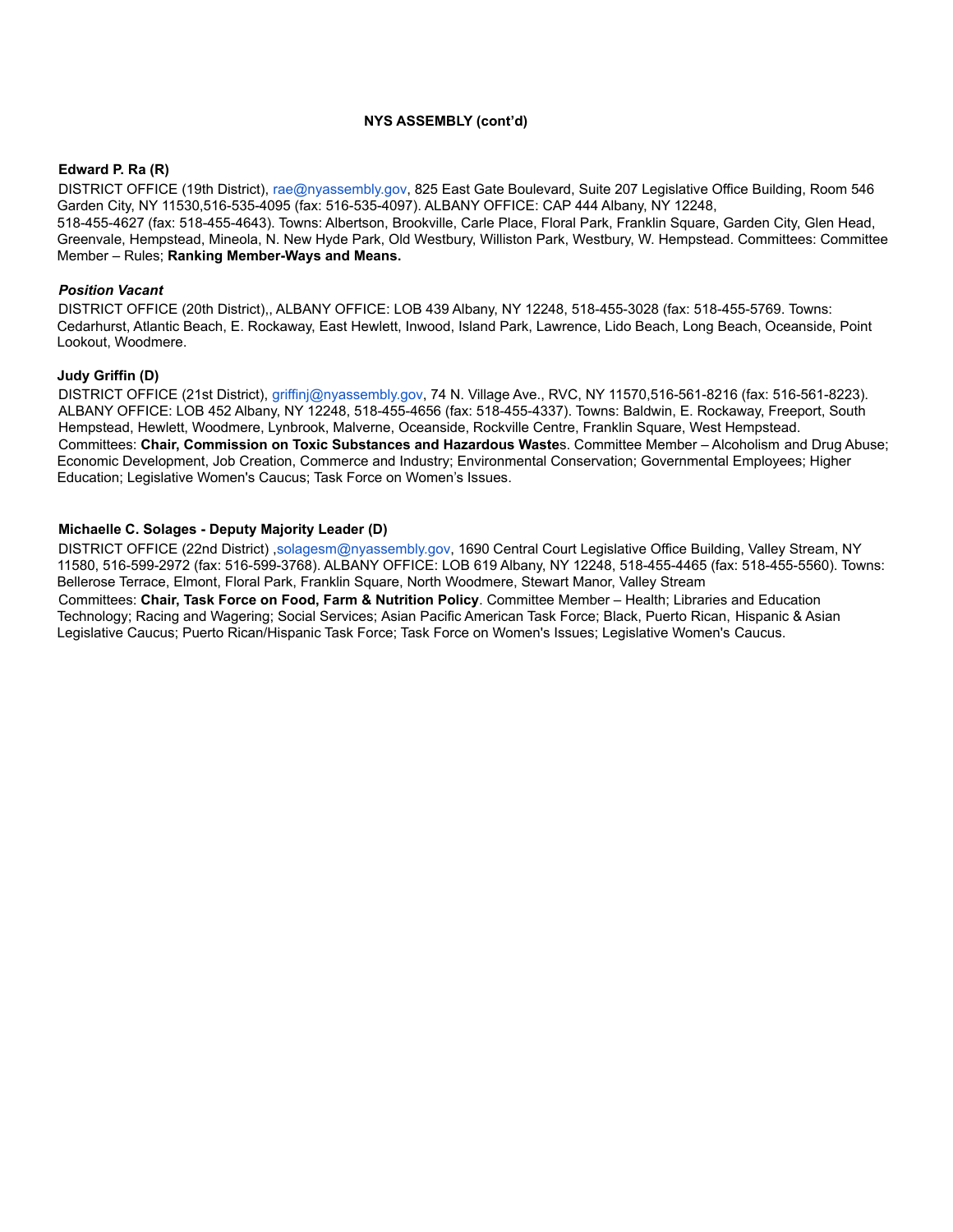#### **NY STATE SENATE www.nysenate.gov**

## **James Gaughran (D)**

DISTRICT OFFICE (5th District), gaughran@nysenate.gov, 485 Underhill Blvd. Syosset, NY 11791, 516-922-1811 (fax: 516-922-1154). ALBANY OFFICE: LOB 848 Albany, NY 12247, 518-455-2390 (fax: 518-426-6975). Towns: Huntington, Oyster Bay, Glen Cove. Committees: **Chair, Local Governmen**t. Committee Member – Higher Education; Alcohol and Substance Abuse; Commerce, Economic Development, and Small Business; Racing, Gaming, and Wagering; Women's Issues

#### **Kevin Thomas (D)**

DISTRICT OFFICE (6TH District), thomas@nysenate.gov, 990 Stewart Avenue, Suite LL45A,Garden City, NY 11530,516-739-1700 (fax: 516-747-7430). ALBANY OFFICE: LOB Room 947 Albany, NY 12247, 518-455-3260 (fax:518-426-6783. Towns: Bethpage, E. Meadow, Salisbury, Farmingdale, Franklin Square, Garden City South , Lakeview, Hempstead, Hicksville, Island Trees, Levittown, Malverne, Massapequa, Plainedge, Plainview, Old Bethpage, Seaford, Uniondale, W. Hempstead, Wantagh, Westbury Committees: **Chair, Consumer Protection.**; Committee Member – Aging; Banks; Finance; Judiciary; Veterans, Homeland Security and Military Affairs

#### **Anna Kaplan (D, IP, WF) (7th District)**

DISTRICT OFFICE: 1 Old Country Road Carle Place, NY 11514, 516-746-5924(fax:516-746-0439. ALBANY OFFICE: LOB 805 Albany, NY 12247, 518-455-2170 (fax: 518-426-67877. kaplan@nysenate.gov

Towns: Albertson, Carle Place, E. Williston Park, Elmont, Floral Park, Stewart Manor, Floral Park, Bellerose, Franklin Square, Garden City Park, Great Neck, Herricks, Hicksville West, Manhasset, Mineola, Port Washington, Roslyn, Old Westbury, Westbury, Williston Park Committees: **Chair, Commerce, Economic Development, and Small Business**. Committee Member – Alcoholism and Substance Abuse; Environmental Conservation; Judiciary; Legislative Women's Caucus; Transportation; Women's Issues

#### **John E. Brooks (D)**

DISTRICT OFFICE (8th District), brooks@nysenate.gov, 4236 Merrick Road Massapequa, NY 11758, 516-882-0630 (fax: 516-882-0636),. ALBANY OFFICE: Legislative Office Building Room 806 Albany, NY 12247, 518-455-2765 (fax: 426-6925). Towns: Baldwin, Baldwin Harbor, Freeport, Roosevelt, Merrick, Bellmore, Seaford, Wantagh, Massapequa, Massapequa Park, South Farmingdale, East Farmingdale, Copiague, North Lindenhurst, North Amityville, Amityville, West Babylon, Babylon, Wyandanch , Wheatley Heights

Committees: **Chair, Veterans, Homeland Security, and Military Affairs**. Committee Member – Agriculture; Education; Insurance; Local Government; Mental Health and Developmental Disabilities

#### **Todd Kaminsky (D)**

DISTRICT OFFICE (9th District) kaminsky@nysenate.gov, 55 Front Street, Room 1 Legislative Office Building, Room 307 Rockville Center, N.Y. 11570, 516-766-8383 (fax: 516-766-8011). ALBANY OFFICE: Legislative Office Building Room 307 Albany, NY 12247, 518-455-3401 (fax 518-426-6914). Towns: Atlantic Beach, Baldwin, Baldwin Harbor, Cedarhurst, Hewlett, Hewlett Neck, Lido Beach, Point Lookout, E. Rockaway,

South Elmont, Franklin Square, Woodmere, West Hempstead, South Hempstead, Inwood, Island Park, Lawrence, Long Beach, Lynbrook, Malverne, Oceanside, Rockville Center, Valley Stream

Committees: **Chair, Environmental Conservation**. Committee Member – Budget and Revenues; Civil Service and Pensions; Codes; Health; Investigations and Government Operations; Transportation

#### **Additional NYS Contacts**

**Governor Kathy Hochul:**, NY State Capitol Building, Executive Chamber Albany, New York 12224, (518) 474-8390 (fax 581-474-3767 [www.governor.ny.gov](http://www.governor.ny.gov)

**Senator Andrea Stewart Cousins:** Senate Majority Leader Albany Office: 188 State St. LOB Room 907 Albany, NY 112247, (518) 455-2585, (fax 518-426-6811. District Office 28 Wells Ave. Building #3, 5th Floor Yonkers, NY 10701, (914) 423-4031 (fax 914-423-0979.[scousins@nysenate.gov](mailto:scousins@nysenate.gov)

**Assemblyman Carl E. Heastie:** Lead Speaker of the Assembly Albany Office; LOB 932 Albany, NY 12248,(518)455-5459 (fax 518-455-5459. District Office 1446 East Gun Hill Road Bronx, NY 10469, (718)654-6539 (fax 718-654-5836), speaker@nyassembly.gov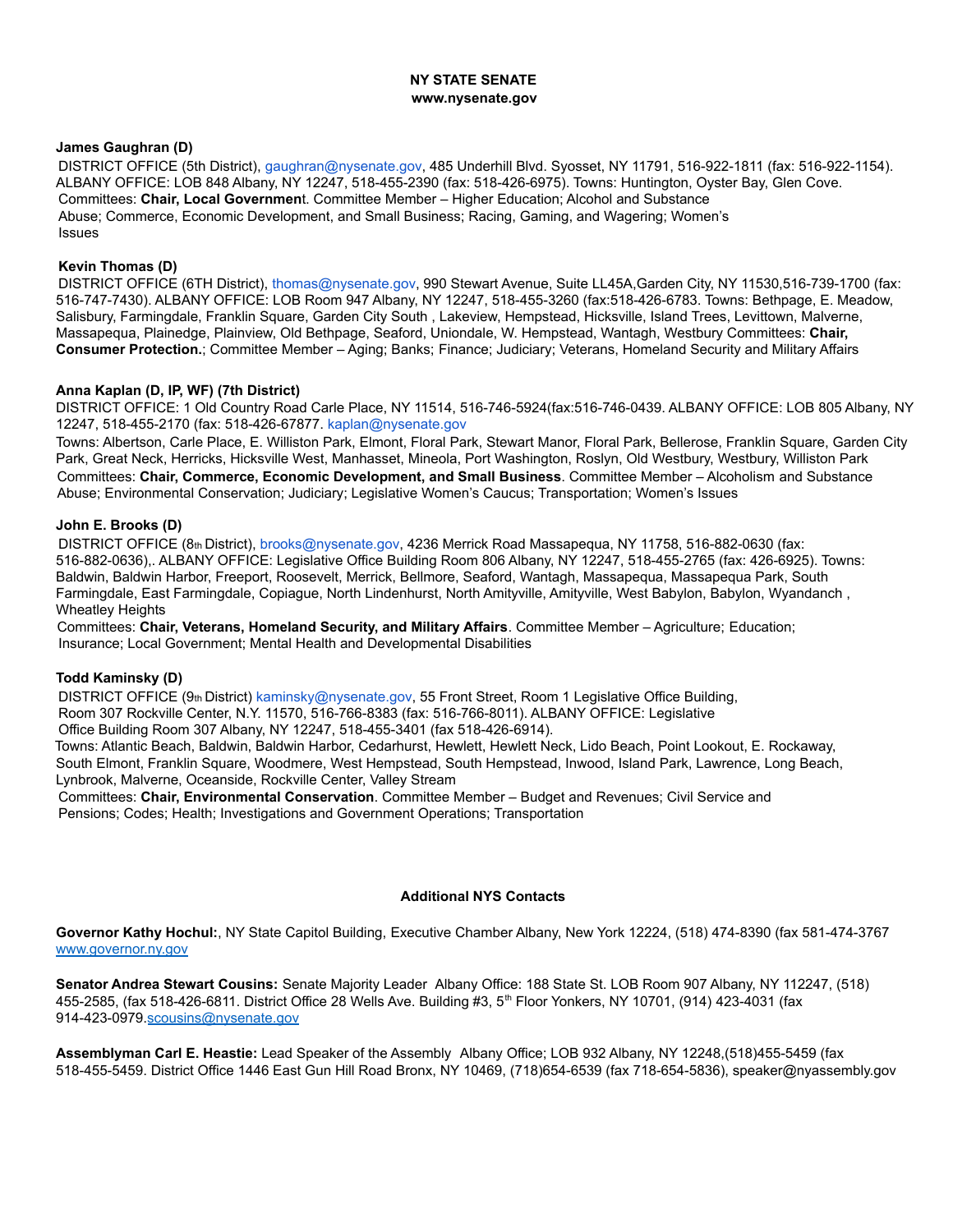# **NASSAU COUNTY:**

## www.nassaucountyny.gov

Bruce A. Blakeman, County Executive (R) 1500 Franklin Avenue Mineola NY 11501 516-571-3131 (fax 516-571-0260) bruceablakeman@ nassaucountyny.gov

District 1 Kevan Abrahams, Democratic Minority Leader (D) 516-571-6201 (f-6187) kabrahams@nassaucountyny.gov Committees: Ranking Member, Rules; Ranking member, Budget Review; Minority Affairs

District 2 Siela A. Bynoe (D) 516-571-6202 (f-6761) sbynoe@nassaucountyny.gov Committees: Ranking Member, Minority Affairs; Ranking member, Economic & Community Development; Ranking member, Public Works; Planning, Development and the Environment;

District 3 Carrié Solages (D) 516-571-6203 (f -6732 csolages@nassaucountyny.gov Committees: Ranking Member, Minority Affairs; Public Works and Parks; Government Services and Operations; Planning Development and Environment.

District 4 Denise Ford (R)516-571-6204 (f- 6264) dford@nassaucountyny.gov Committees: Chair, Public Safety; Vice Chair, Government Services & Operations; Planning Development & the Environment; Minority Affairs; Economic & Community Development & Labor

District 5 Debra Mule (D)516-571-6205 (f- 0291) dmule@nassaucountyny.gov Committees: Ranking member, Veterans & Senior Affairs; Finance; Economic & Community Development & Labor; Minority Affairs; Public Safety

District 6 C. William Gaylor III (R) 516-571-6206 cwgaylor@nassaucountyny.gov Committees: Chair, Towns, Villages & Cities; Vice Chair, Veterans & Senior Affairs; Health & Social Services; Public Works

District 7 Howard J. Kopel (R) 516-571-6207 (f-4123) hkopel@nassaucountyny.gov Committees: Chair, Finance; Vice Chair, Rules; Budget Review

District 8 John J. Giuffre (R) 516-571-6208 (f-6268) jgiuffre@nassaucountyny.gov Committees: Chair, Budget Review; Chair, Public Works; Vice Chair, Finance; Public Safety; Towns, Villages & Cities

District 9 Richard J. Nicolello - Presiding Officer (R) 516-571-6209 (f-6166) micolello@nassaucountyny.gov Committees: Chair, Rules; Vice Chair, Budget Review Veterans & Senior Affairs

District 10 Mazi Melesa Pilip (R) 516-571-6210 (f-0405) mpilip@nassaucountyny.gov 1550 Franklin Ave Mineola, NY 11501 Committees: Budget Review, Ranking Member: Economics & Community Development & Labor Finance; Towns, Villages & Cities, Veterans & Senior Affairs

District 11 Delia DeRiggi-Whitton (D) 516-571-6211 (f-6271) dderiggiwhitton@nassaucountyny.gov Committees: Ranking member, Health & Social Services; Ranking member, Public Safety; Towns, Villages & Cities; Rules; Veteran & Senior Affairs

District 12 James D. Kennedy (R) 516-571-6212 jkennedy@nassaucountyny.gov Committees: Chair, Government Services & Operations; Vice Chair, Health & Social Services; Minority Affairs; Towns, Villages & Cities

District 13 Thomas McKevitt (R) 516-571-6213 (f- 6746) tmckevitt@nassaucountyny.gov Committees: Chair, Economic & Community Development & Labor; Vice Chair, Planning, Development & the Environment; Finance; Government Services & Operations

District 14 Laura Schaefer (R) 516-571-6214 (f -6134) Ischaefer@nassaucountyny.gov Committees: Chair, Planning, Development & the Environment; Vice Chair, Towns, Villages & Cities; Rules; Public Works; Health & Social Services

District 15 John R. Ferretti (R) 516-571-6215 (f-0641) jferretti@nassaucountyny.gov Committees: Chair, Veterans & Senior Affairs; Vice Chair, Economic & Community Development & Labor; Government Services & Operations; Public Safety

District 16 Arnold W. Drucker (D) 516-571-6216 (f-6287) adrucker@nassaucountyny.gov Committees: Government Services & Operations; Planning, Development, & the Environment; Public Works & Parks; Health & Social Services

District 17 Rose Marie Walker (R) 516-571-6217 (f-6277) rwalker@nassaucountyny.gov Committees: Chair, Health & Social Services; Vice Chair, Minority Affairs; Veterans & Senior Affairs; Finance

District 18 Joshua A. Lafazan (D)516-571-6218 (f-6158) jlafazan@nassaucountyny.gov Committees: Ranking member, Towns, Villages & Cities; Planning, Development & the Environment; Public Works; Government Services & Operations; Health & Social Services

District 19 Steven D. Rhoads (R) 516-571-6219 (f-3907) rhoads@nassaucountyny.gov Committees: Chair, Minority Affairs; Vice Chair, Public Safety; Member, Rules; Planning, Development and the Environment; Economic and Community Development and Labor; Veterans and Senior Affairs